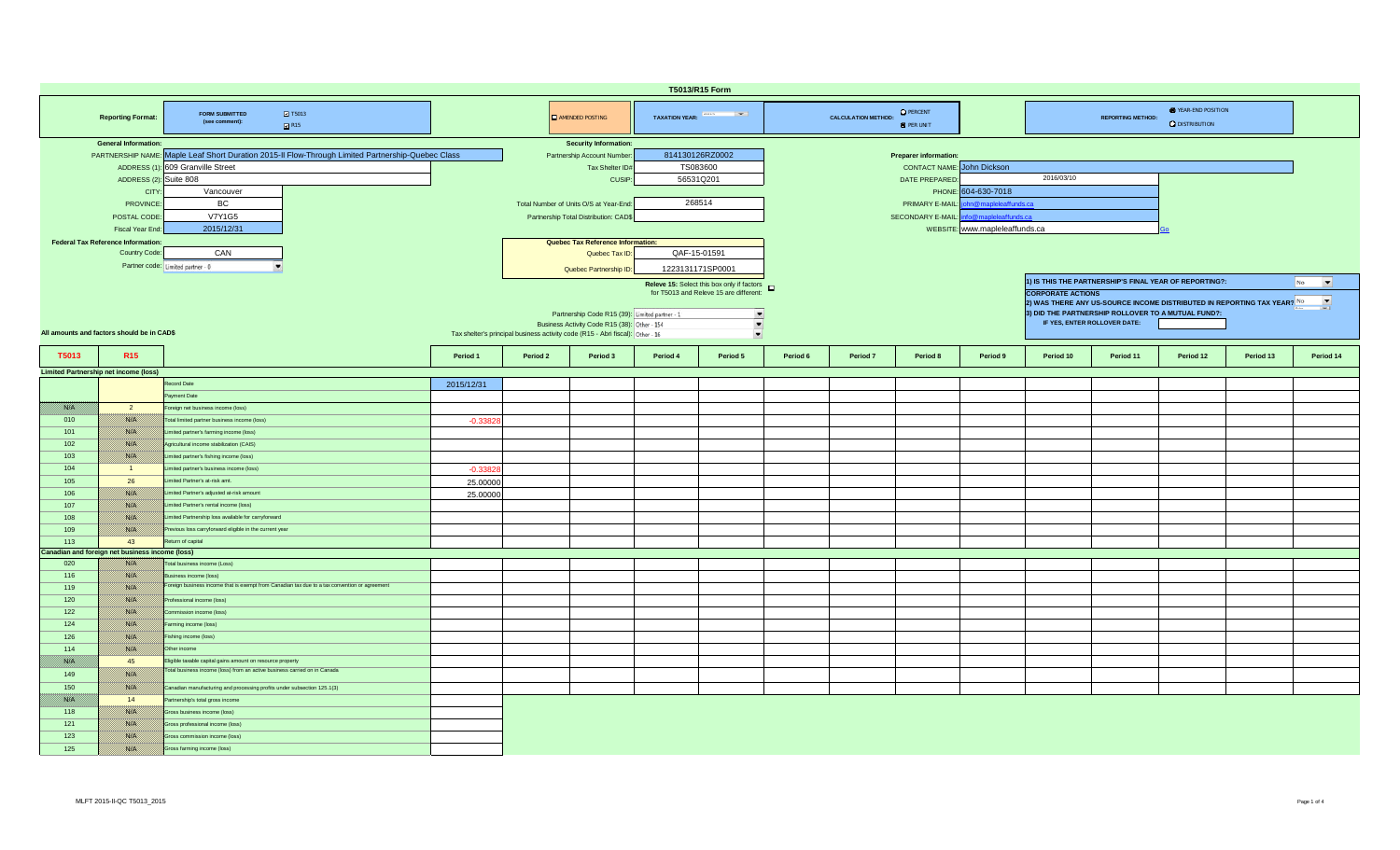| T5013                         | R <sub>15</sub>                                       |                                                                                                 | Period 1 | Period 2 | Period 3 | Period 4<br>Period 5 | Period 6 | Period 7 | Period 8 | Period 9 | Period 10 | Period 11 | Period 12 | Period 13 | Period 14 |
|-------------------------------|-------------------------------------------------------|-------------------------------------------------------------------------------------------------|----------|----------|----------|----------------------|----------|----------|----------|----------|-----------|-----------|-----------|-----------|-----------|
| 127                           |                                                       | Gross fishing income (loss)                                                                     |          |          |          |                      |          |          |          |          |           |           |           |           |           |
|                               |                                                       | >>> Canadian and foreign net business income (loss) - Jurisdiction Allocation                   |          |          |          |                      |          |          |          |          |           |           |           |           |           |
| $\overline{\phantom{a}}$      |                                                       |                                                                                                 |          |          |          |                      |          |          |          |          |           |           |           |           |           |
| $\overline{\phantom{a}}$      |                                                       |                                                                                                 |          |          |          |                      |          |          |          |          |           |           |           |           |           |
| $\overline{\phantom{a}}$      |                                                       |                                                                                                 |          |          |          |                      |          |          |          |          |           |           |           |           |           |
| $\blacktriangledown$          |                                                       |                                                                                                 |          |          |          |                      |          |          |          |          |           |           |           |           |           |
| $\blacktriangledown$          |                                                       |                                                                                                 |          |          |          |                      |          |          |          |          |           |           |           |           |           |
| $\overline{\phantom{a}}$      |                                                       |                                                                                                 |          |          |          |                      |          |          |          |          |           |           |           |           |           |
| $\overline{\phantom{a}}$      |                                                       |                                                                                                 |          |          |          |                      |          |          |          |          |           |           |           |           |           |
|                               | Canadian and foreign investments and carrying charges |                                                                                                 |          |          |          |                      |          |          |          |          |           |           |           |           |           |
| 110                           | $\overline{\mathbf{3}}$                               | Canadian and foreign net rental income (loss)                                                   |          |          |          |                      |          |          |          |          |           |           |           |           |           |
| 111                           | $\overline{4}$                                        | Foreign net rental income (loss)                                                                |          |          |          |                      |          |          |          |          |           |           |           |           |           |
| 112                           | <u> British</u>                                       | Foreign net rental income that is exempt from Canadian tax due to a tax convention or agreement |          |          |          |                      |          |          |          |          |           |           |           |           |           |
| 117                           | <b>BARTA</b>                                          | Gross Canadian and foreign rental income                                                        |          |          |          |                      |          |          |          |          |           |           |           |           |           |
| 128                           | $\overline{7}$                                        | terest from Canadian sources                                                                    |          |          |          |                      |          |          |          |          |           |           |           |           |           |
| 146                           | $\overline{7}$                                        | Other investment income                                                                         |          |          |          |                      |          |          |          |          |           |           |           |           |           |
| 129                           | 6B                                                    | Actual amount of dividends (other than eligible dividends)                                      |          |          |          |                      |          |          |          |          |           |           |           |           |           |
| 132                           | <b>6A</b>                                             | Actual amount of eligible dividends                                                             |          |          |          |                      |          |          |          |          |           |           |           |           |           |
| 135                           | 8                                                     | Foreign dividend and interest income                                                            |          |          |          |                      |          |          |          |          |           |           |           |           |           |
| 137                           | 13                                                    | Business investment loss                                                                        |          |          |          |                      |          |          |          |          |           |           |           |           |           |
| 145                           | 15B                                                   | Dividend rental arrangement compensation payments                                               |          |          |          |                      |          |          |          |          |           |           |           |           |           |
| 210                           | <b>15A</b>                                            | Total carrying charges                                                                          |          |          |          |                      |          |          |          |          |           |           |           |           |           |
|                               |                                                       | >>> Canadian and foreign investments and carrying charges - Jurisdiction allocation             |          |          |          |                      |          |          |          |          |           |           |           |           |           |
| $\blacktriangledown$          |                                                       |                                                                                                 |          |          |          |                      |          |          |          |          |           |           |           |           |           |
| $\overline{\phantom{a}}$      |                                                       |                                                                                                 |          |          |          |                      |          |          |          |          |           |           |           |           |           |
| $\overline{\phantom{a}}$      |                                                       |                                                                                                 |          |          |          |                      |          |          |          |          |           |           |           |           |           |
| $\overline{\phantom{a}}$      |                                                       |                                                                                                 |          |          |          |                      |          |          |          |          |           |           |           |           |           |
| $\blacktriangledown$          |                                                       |                                                                                                 |          |          |          |                      |          |          |          |          |           |           |           |           |           |
| $\overline{\phantom{a}}$      |                                                       |                                                                                                 |          |          |          |                      |          |          |          |          |           |           |           |           |           |
| Other amounts and information |                                                       |                                                                                                 |          |          |          |                      |          |          |          |          |           |           |           |           |           |
| 030                           | <b>BATH</b>                                           | Total capital gain (loss)                                                                       |          |          |          |                      |          |          |          |          |           |           |           |           |           |
| 151                           | 10 <sup>°</sup>                                       | Capital gains (losses) [R15: used to calculate the deduction]                                   |          |          |          |                      |          |          |          |          |           |           |           |           |           |
| 151                           | 12                                                    | Capital gains (losses) [R15: not used to calculate the deduction]                               |          |          |          |                      |          |          |          |          |           |           |           |           |           |
| 159                           | 11                                                    | Capital gains reserve                                                                           |          |          |          |                      |          |          |          |          |           |           |           |           |           |
| 040                           | 5 <sub>5</sub>                                        | Capital cost allowance                                                                          |          |          |          |                      |          |          |          |          |           |           |           |           |           |
| <u> Birliy</u>                | 9                                                     | Patronage dividends from a cooperative                                                          |          |          |          |                      |          |          |          |          |           |           |           |           |           |
| <u> Birth</u>                 | 16                                                    | Quebec income tax withheld at source                                                            |          |          |          |                      |          |          |          |          |           |           |           |           |           |
| <u> British</u>               | 34                                                    | R15: Exploration expenses - Northern Quebec                                                     |          |          |          |                      |          |          |          |          |           |           |           |           |           |
| <u> Birth</u>                 | 21B                                                   | westment tax credit (R15 only: Other Property)                                                  |          |          |          |                      |          |          |          |          |           |           |           |           |           |
| <u>filman</u>                 | 24A                                                   | Member Corp's share of debt                                                                     |          |          |          |                      |          |          |          |          |           |           |           |           |           |
| BANG K                        | 24B                                                   | Member Corp's share of qualified property                                                       |          |          |          |                      |          |          |          |          |           |           |           |           |           |
| //www                         | <b>24C</b>                                            | Member Corp's share of total assets                                                             |          |          |          |                      |          |          |          |          |           |           |           |           |           |
| film ann a                    | 27                                                    | Limited Partnership Loss                                                                        |          |          |          |                      |          |          |          |          |           |           |           |           |           |
| Birth M                       | 32                                                    | Exploration exp. Incurred in Quebec                                                             |          |          |          |                      |          |          |          |          |           |           |           |           |           |
| <u> British</u>               | 33                                                    | Surface mining/oil&gas exploration exp. in Quebec                                               |          |          |          |                      |          |          |          |          |           |           |           |           |           |
| <u>filman</u>                 | $35 - 28$                                             | Amt. Of assistance corresponding to exp. Reported in 28 on R15                                  |          |          |          |                      |          |          |          |          |           |           |           |           |           |
| //www                         | $35 - 29$                                             | Amt. Of assistance corresponding to exp. Reported in 30 on R15                                  |          |          |          |                      |          |          |          |          |           |           |           |           |           |
| <u> British</u>               | $35 - 30$                                             | Amt. Of assistance corresponding to exp. Reported in 32 on R15                                  |          |          |          |                      |          |          |          |          |           |           |           |           |           |
| <u> Birth</u>                 | $35 - 32$                                             | Amt. Of assistance corresponding to exp. Reported in 33 on R15                                  |          |          |          |                      |          |          |          |          |           |           |           |           |           |
| BAKT S                        | $35 - 33$                                             | Amt. Of assistance corresponding to exp. Reported in 33 on R15                                  |          |          |          |                      |          |          |          |          |           |           |           |           |           |
| <u> British</u>               | $35 - 34$                                             | Research amt. of assistance corresponding to exp. Reported in 34 on R15                         |          |          |          |                      |          |          |          |          |           |           |           |           |           |
| //www                         | 42                                                    | Percentage of business carried on in Quebec by the partnership                                  |          |          |          |                      |          |          |          |          |           |           |           |           |           |
| 171                           | 17                                                    | Foreign tax paid on non-business income                                                         |          |          |          |                      |          |          |          |          |           |           |           |           |           |
| 172                           | 18                                                    | Foreign tax paid on business income                                                             |          |          |          |                      |          |          |          |          |           |           |           |           |           |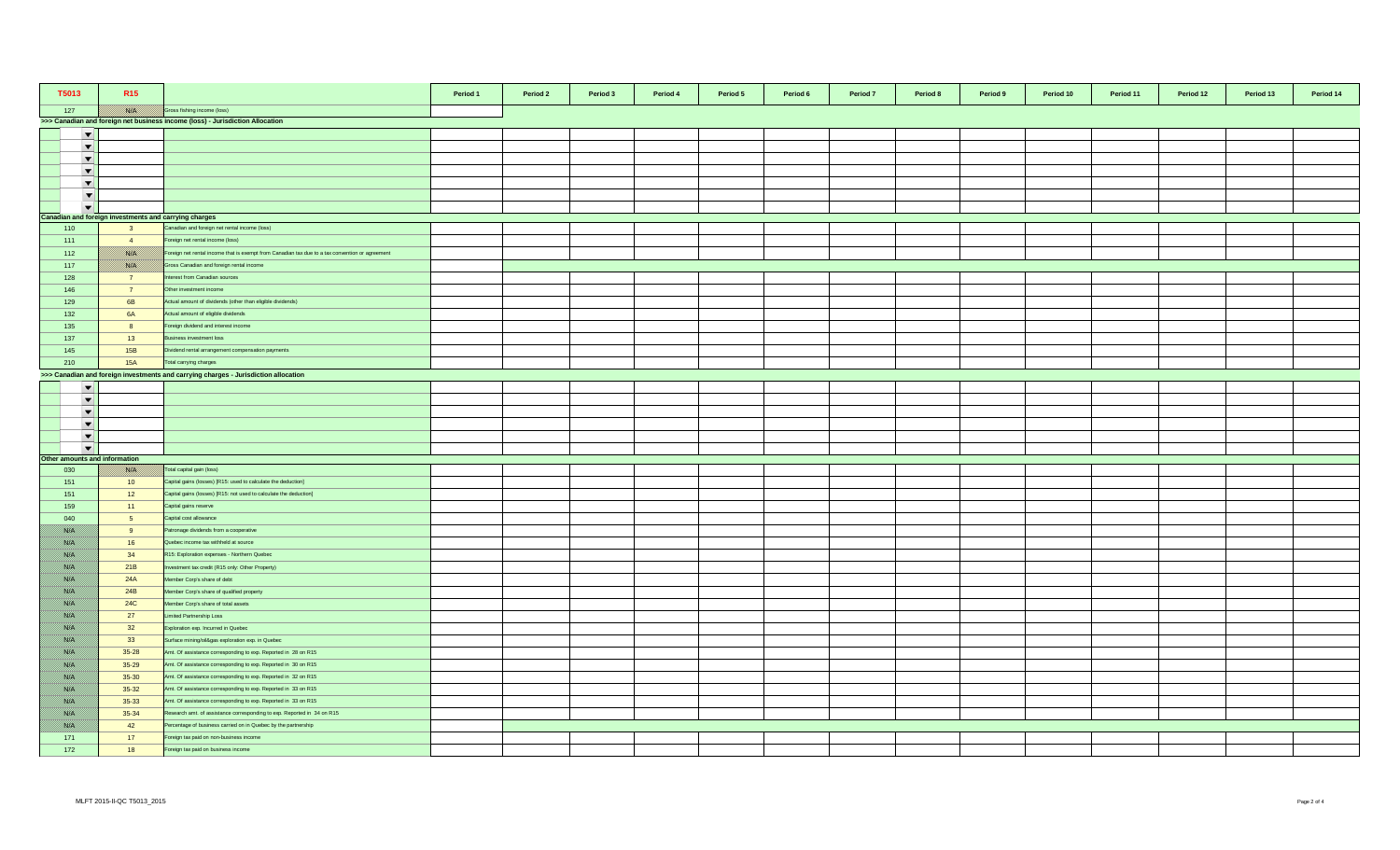| T5013                                 | R <sub>15</sub>                                             |                                                                       | Period 1 | Period 2 | Period 3 | Period 4 | Period 5 | Period 6 | Period 7 | Period 8 | Period 9 | Period 10 | Period 11 | Period 12 | Period 13 | Period 14 |
|---------------------------------------|-------------------------------------------------------------|-----------------------------------------------------------------------|----------|----------|----------|----------|----------|----------|----------|----------|----------|-----------|-----------|-----------|-----------|-----------|
| 173                                   | 28                                                          | Cdn Exploration Expenses (CEE)                                        |          |          |          |          |          |          |          |          |          |           |           |           |           |           |
| 174                                   | 29                                                          | Cdn Development expenses (CDE)                                        |          |          |          |          |          |          |          |          |          |           |           |           |           |           |
| 175                                   | 30 <sup>°</sup>                                             | Cdn Oil and gas property exp (COPGE)                                  |          |          |          |          |          |          |          |          |          |           |           |           |           |           |
| 176                                   | 31                                                          | Foreign exploration and development expenses (FEDE)                   |          |          |          |          |          |          |          |          |          |           |           |           |           |           |
| 182                                   | 19                                                          | Eligible amount of charitable donations                               |          |          |          |          |          |          |          |          |          |           |           |           |           |           |
| 183                                   | 20                                                          | Eligible amount of cultural and ecological gifts                      |          |          |          |          |          |          |          |          |          |           |           |           |           |           |
|                                       | >>> Other amounts and information - Jurisdiction allocation |                                                                       |          |          |          |          |          |          |          |          |          |           |           |           |           |           |
| $\overline{\phantom{a}}$              |                                                             |                                                                       |          |          |          |          |          |          |          |          |          |           |           |           |           |           |
| $\overline{\phantom{a}}$              |                                                             |                                                                       |          |          |          |          |          |          |          |          |          |           |           |           |           |           |
| $\overline{\phantom{a}}$              |                                                             |                                                                       |          |          |          |          |          |          |          |          |          |           |           |           |           |           |
| $\blacktriangledown$                  |                                                             |                                                                       |          |          |          |          |          |          |          |          |          |           |           |           |           |           |
| $\overline{\phantom{a}}$              |                                                             |                                                                       |          |          |          |          |          |          |          |          |          |           |           |           |           |           |
| $\blacktriangledown$                  |                                                             |                                                                       |          |          |          |          |          |          |          |          |          |           |           |           |           |           |
| $\overline{\phantom{a}}$              |                                                             |                                                                       |          |          |          |          |          |          |          |          |          |           |           |           |           |           |
| $\overline{\phantom{a}}$              |                                                             |                                                                       |          |          |          |          |          |          |          |          |          |           |           |           |           |           |
| $\blacktriangledown$                  |                                                             |                                                                       |          |          |          |          |          |          |          |          |          |           |           |           |           |           |
|                                       |                                                             | Renounced Canadian exploration and development expenses               |          |          |          |          |          |          |          |          |          |           |           |           |           |           |
| 190                                   | 60                                                          | Cdn exploration expense - renunciation                                | 22.50000 |          |          |          |          |          |          |          |          |           |           |           |           |           |
| 191                                   | 61                                                          | Cdn development expense - renunciation                                |          |          |          |          |          |          |          |          |          |           |           |           |           |           |
| 192                                   | <u> Bibliotzak</u>                                          | Cdn exploration expense - assistance                                  |          |          |          |          |          |          |          |          |          |           |           |           |           |           |
| 193                                   |                                                             | Cdn development expense - assistance                                  |          |          |          |          |          |          |          |          |          |           |           |           |           |           |
| 196                                   | <u>    Kisiki </u>                                          | Reduction - Portion subject int. free                                 |          |          |          |          |          |          |          |          |          |           |           |           |           |           |
| 194                                   | <u> Bishkil</u>                                             | Amount - Exp qualifying for ITC                                       | 9.95546  |          |          |          |          |          |          |          |          |           |           |           |           |           |
| 195                                   | <u> ISSUS I</u>                                             | Amount - Portion subject int. free                                    |          |          |          |          |          |          |          |          |          |           |           |           |           |           |
| 197                                   | <b>BARA</b>                                                 | BC - Expenses - Tax Credit                                            |          |          |          |          |          |          |          |          |          |           |           |           |           |           |
| 198                                   |                                                             | SK - Expenses - Tax Credit                                            |          |          |          |          |          |          |          |          |          |           |           |           |           |           |
| 199                                   |                                                             | MB - Expenses - Tax Credit                                            |          |          |          |          |          |          |          |          |          |           |           |           |           |           |
| 200                                   | USSA S                                                      | ON - Expenses - Tax Credit                                            | 1.12471  |          |          |          |          |          |          |          |          |           |           |           |           |           |
| film an                               | 62                                                          | Quebec Exploration Expense                                            | 15.74998 |          |          |          |          |          |          |          |          |           |           |           |           |           |
| <u> Biblioth</u>                      | 63                                                          | Quebec surface mining exploration or oil and gas exploration expenses | 5.45584  |          |          |          |          |          |          |          |          |           |           |           |           |           |
| <u> Biblioth</u>                      | 64                                                          | Exploration expenses - Northern Quebec                                | 2.24995  |          |          |          |          |          |          |          |          |           |           |           |           |           |
| <u> Wissels I</u>                     | 65                                                          | Security issues expenses                                              |          |          |          |          |          |          |          |          |          |           |           |           |           |           |
| 78. S                                 | 66-60                                                       | Amt. of assistance corresponding to exp. reported in 60               |          |          |          |          |          |          |          |          |          |           |           |           |           |           |
| <u> Karl I</u>                        | 66-61                                                       | Amt. of assistance corresponding to exp. reported in 61               |          |          |          |          |          |          |          |          |          |           |           |           |           |           |
| <u> British</u>                       | 66-62                                                       | Amt. of assistance corresponding to exp. reported in 62               |          |          |          |          |          |          |          |          |          |           |           |           |           |           |
|                                       | 66-63                                                       | Amt. of assistance corresponding to exp. reported in 63               |          |          |          |          |          |          |          |          |          |           |           |           |           |           |
|                                       | 66-64                                                       | Amt. of assistance corresponding to exp. reported in 64               |          |          |          |          |          |          |          |          |          |           |           |           |           |           |
| <b>Tax Shelter Information</b><br>201 | 50                                                          | lumber of units acquired                                              |          |          |          |          |          |          |          |          |          |           |           |           |           |           |
| 202                                   | 51                                                          | Cost per unit                                                         | 25.00000 |          |          |          |          |          |          |          |          |           |           |           |           |           |
| 203                                   | 52                                                          | Total cost of units                                                   |          |          |          |          |          |          |          |          |          |           |           |           |           |           |
|                                       | 53                                                          | imited-recourse amounts                                               |          |          |          |          |          |          |          |          |          |           |           |           |           |           |
|                                       | 54                                                          | At-risk adjustment                                                    |          |          |          |          |          |          |          |          |          |           |           |           |           |           |
| 204                                   | 55                                                          | Other indirect reductions                                             |          |          |          |          |          |          |          |          |          |           |           |           |           |           |
|                                       |                                                             | >>T5013 Other Information Boxes with no calculation - text and dates  |          |          |          |          |          |          |          |          |          |           |           |           |           |           |
| $\blacktriangledown$                  |                                                             |                                                                       |          |          |          |          |          |          |          |          |          |           |           |           |           |           |
| $\blacktriangledown$                  | film an                                                     |                                                                       |          |          |          |          |          |          |          |          |          |           |           |           |           |           |